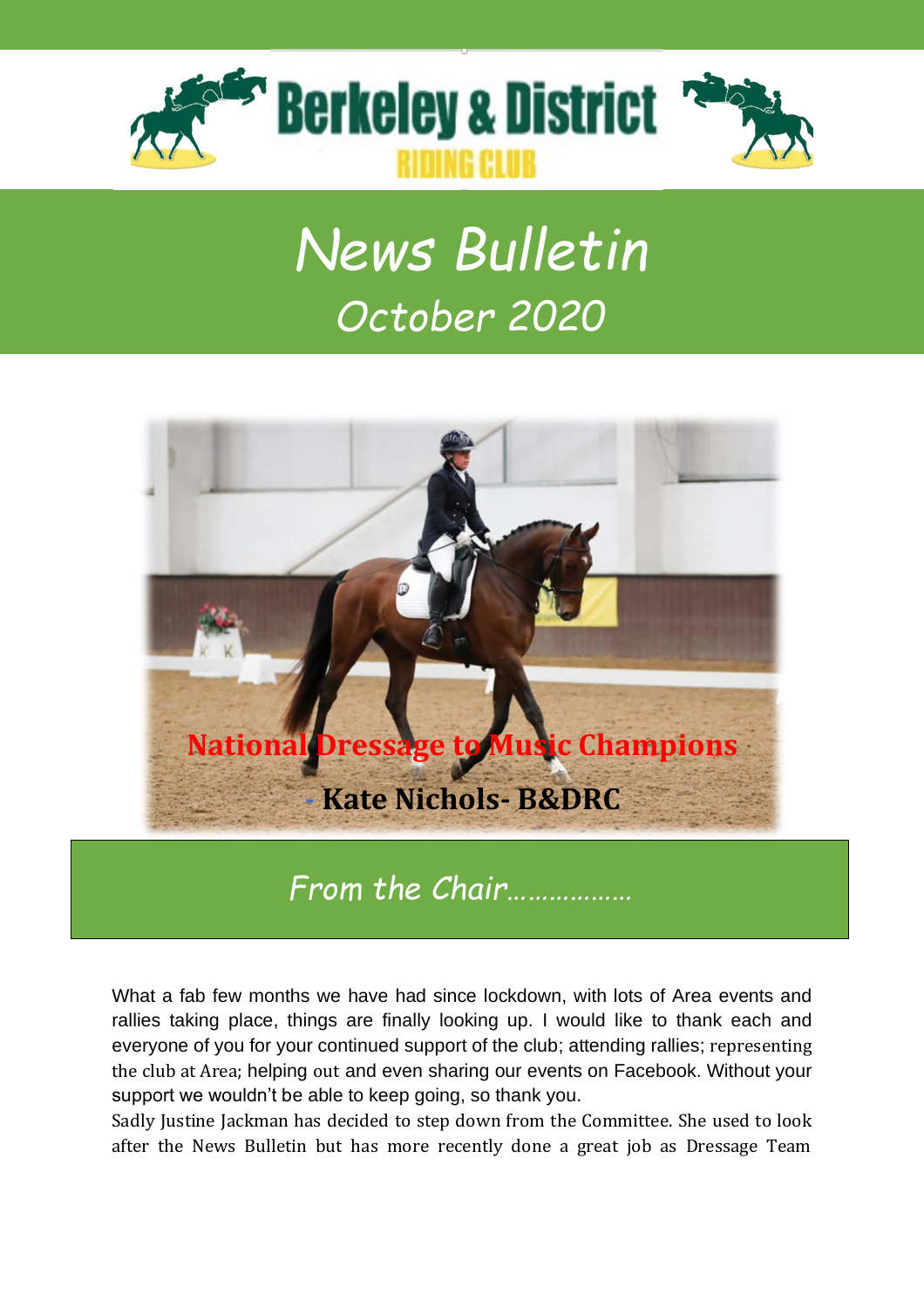Manager. Thank you Justine, we look forward to hearing about how Sam and you progress at BD.

Debbie Hill, a long- term friend of B&DRC and a Mental Health Performance Coach has kindly written an article for the newsletter to help us focus on out horsey goals. She gives us great advice that can help make our time with our horses more meaningful during these difficult times.

A lot of members have returned from a wet but fabulous weekend at camp. We wouldn't have been able to run this event without the dedicated hard work of Shanice who I believe refused to pack until the very last second after what happened back in March!

Well done to all the ladies who went to the Area Dressage at Leyland Court on Sunday 4<sup>th</sup> October to represent the club, you're all definitely hard core and not fair weather riders. The team did fantastically well with Sarah Couzens coming 2<sup>nd</sup> so well done to you all.

Finally I would like to say a massive well done to Kate Nichols who attended the Dressage To Music Championships at Bury Farm and managed to come 1<sup>st</sup> which is a massive achievement and thank you Justine for attending and supporting Kate.

#### *Lucy Baggs, Chair*

### *Dressage to Music National Champions*

*Kate Nichols*

In September Cedric and I competed in the Area 9 Dressage to Music (DTM) competition at CCR. I only entered the area competition as a practice, as we hadn't been anywhere for 6 months due to lockdown. Even before this we had only done a couple of competitions. To find out that we had won the area competition was a complete surprise, this meant we had qualified for the Championships.

The championship venue was changed from Addington to Bury Farm, Leighton Buzzard. The week of the championships we were still fine tuning the floor plan to make it fit the music better.

I was travelling up the day before, and on the Friday lunchtime I set off in horrendous weather. I have

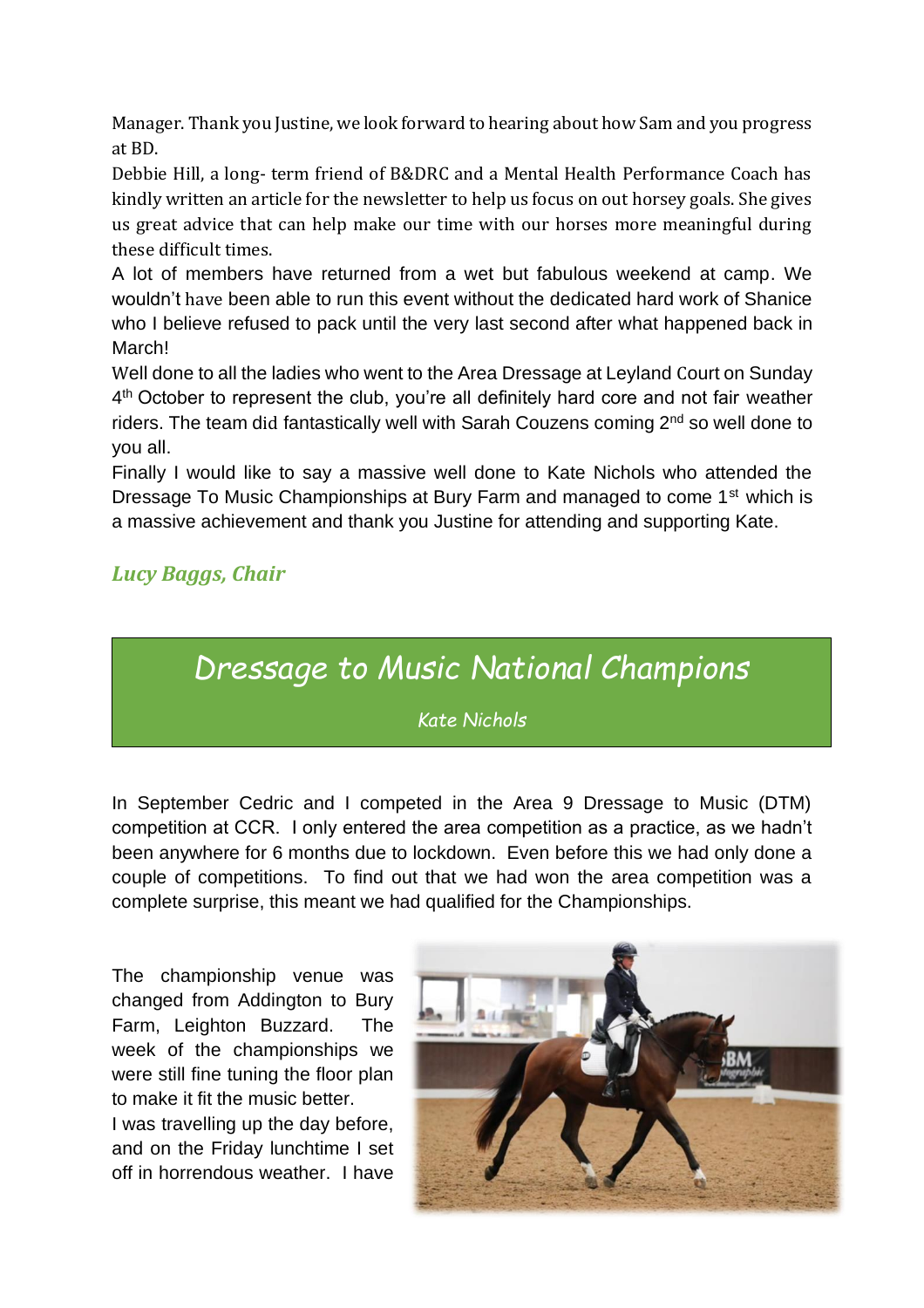only ever travelled Cedric to venues less than an hour away, so the thought of over 3.5hours with him in the lorry was very daunting. However, we made it and got Cedric settled in to his stable. So glad we were indoors, the outside arena was flooded and looked more like a swimming pool!

Saturday morning came around, having not had a great night's sleep in the lorry due to the wind rocking the lorry and the heavy rain. Our time wasn't until 12.41, so we had lots of time to spare. Due to COVID regulations put in place, we were unable to watch other people's tests, as the viewing areas had been closed off. Justine had agreed to come up Saturday to help me -Massive thank you!!

We warmed up indoors. To start Cedric was a little tense, but gradually he settled and allowed me to work him in. The steward advised they were running a little early and if I wanted to, I could go in. Cedric was unsure of the tunnel from the warm up arena to the main arena, but happily followed the steward. My aim was for a clear round, and for Cedric to allow me to ride him. Anything over and above this would have been a bonus. He would have been the least experienced horse at the championships, so didn't want any pressure. The buzzer sounded and I moved Cedric to our starting point on the outside of the arena, raised my arm for my music to start, then we were off. We were dancing to: Hit the Road Jack, Gold Finger and Sing Sing Sing. Cedric



was a super star, we hit all of our cues and competed a lovely clear round, I couldn't have been happier. We went back to the stables and untacked. It was only when Justine looked at the scores online, that it suddenly became apparent that Cedric and I had done rather well – scoring an average of 73.61% over the two judges. As I was towards the end of the class, we didn't have to wait too long for the

final results to be released. As the last few horses scores were posted, it then dawned on me that we had won! The first championships I have ever attended and we won, but due to COVID, there was no presentation – totally gutted. However, Tony from Equidance asked me to go over to where he was located for an interview (Tony had compiled my music), after this, we made our way home in much calmer weather.

I am still pinching myself on what we have achieved this weekend and couldn't be prouder of my boy for performing to his best.

#### *Kate Nichols & Cedric*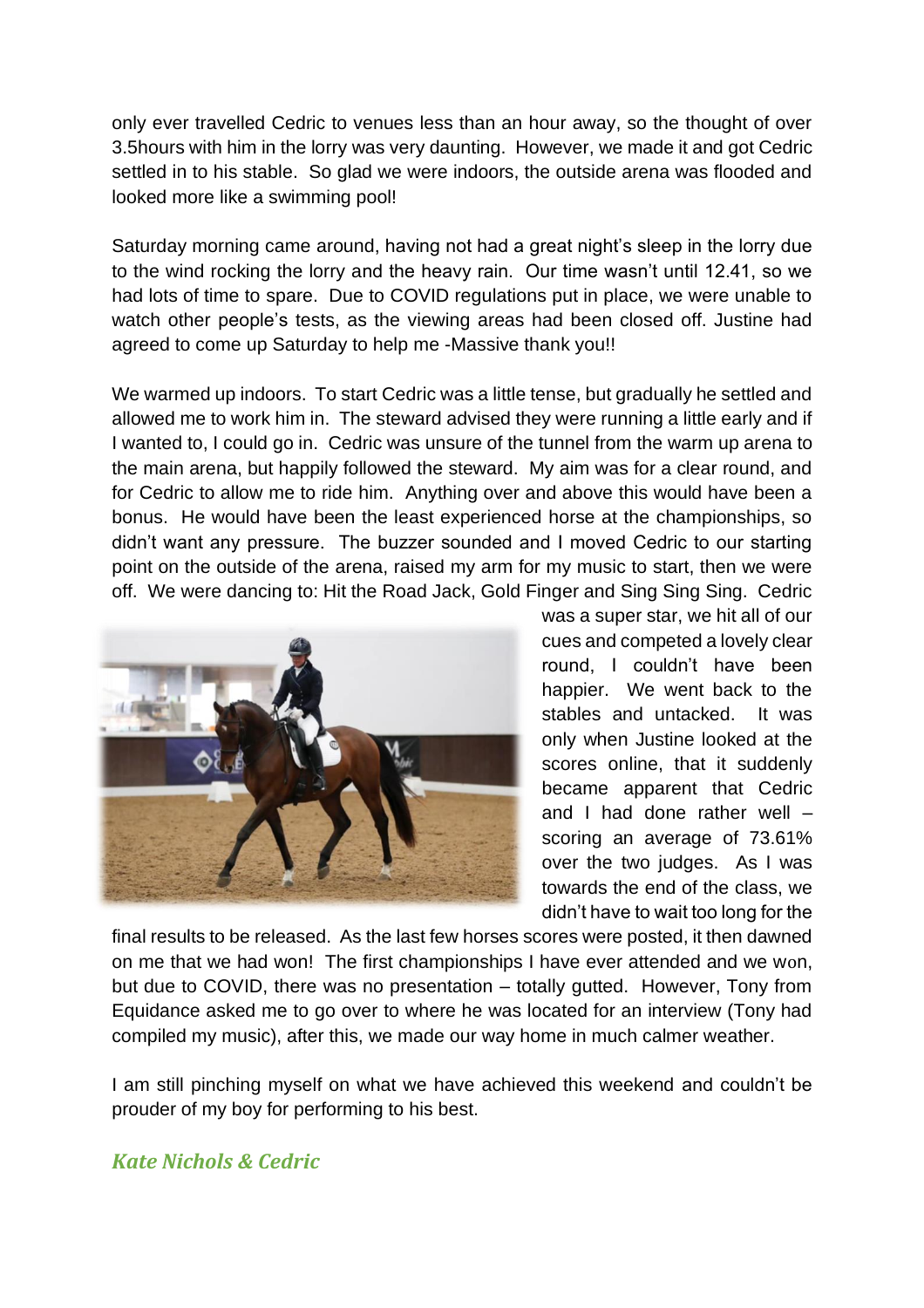# *Residential Camp at Stockland Lovell*

#### *Sue Micklewright*

A couple of months ago we didn't expect that there would be a camp this year. Pontispool in March was cancelled at the last minute and Covid restrictions looked like making a future camp very difficult. But, thanks to Shanice's determination, we found ourselves travelling down the M5 to Bridgewater on a rainy Friday morning in October. There were some things that were different. Only two to a cabin, having meals with your roommate (Gill Lawry probably never wants to see me again!!!), observing social distancing, face masks in the kitchen area etc, etc.

Despite observing these rules, all was very much as normal. We had some new faces to meet, new horses to admire, and some old faces that we haven't seen for a few



years. That was a personal highlight of the weekend for me.

Camp is a great place to catch up with people, share experiences over a glass or two of lemonade and get a wonderful boost of confidence finding you're not the only one wondering why on earth you said you would do a XC session when it terrifies you??? We realise we are not alone in our struggles and it has always been a place where I have got the encouragement I needed. We have lovely

members who are always sympathetic and supportive.

I have been to ALOT of camps over the years and can honestly say this was the wettest ever!! Even the power of Shanice couldn't stop the rain. The schools had water

features that never existed before, a stream formed through the stable block and, for the only time I can remember, the wonderful Fiona Crawford didn't come to take our photos, the rain was that incessant. Even Natalie and Gaynor, our intrepid instructors, were wondering if they had any more dry coats at home.

In spite of the weather we had a brilliant couple of days. The food was great, comfy cabins, hot showers and the wine flowed. Luckily for our organiser, the gin fairy also made an appearance.

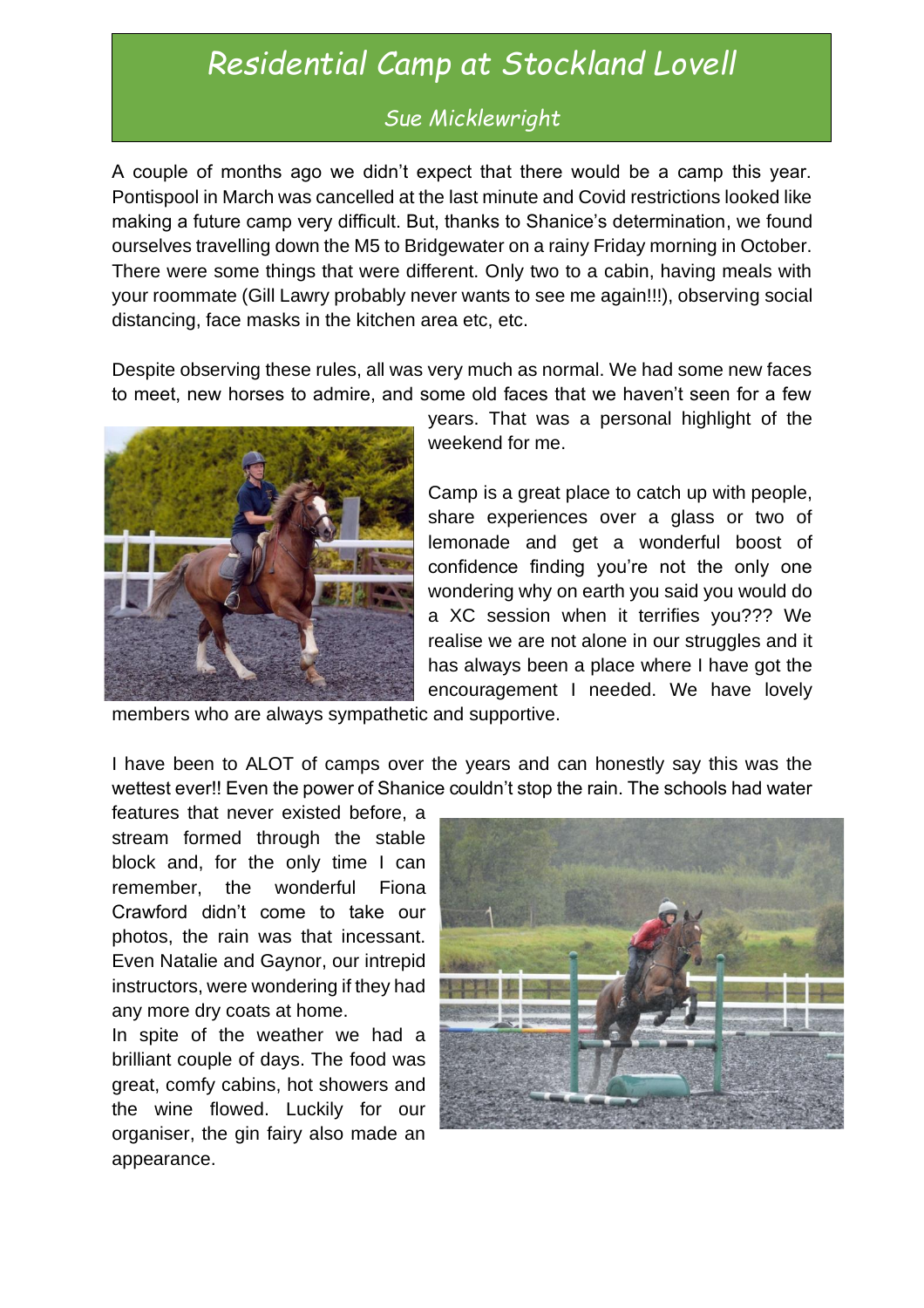Like many members, I look forward to our trips down to Somerset and was childishly excited to arrive at Stockland Lovell and, although I was running out of dry clothes by Sunday, I was sad to leave so soon. Can we make it a week next time please??? Roll on 2021……Pontispool here we come……

#### *Sue Micklewright & Archie*

## *Day Camp at Tumpy Green*

*Sophie Williams*

After a break of a few years from both BDRC and riding due to an elderly horse and young children, I finally decided to search for a new horsey friend. It wasn't a quick search as it turned out that lots of other people were looking for the same thing safe, not too old, not too young, not a world beater but something to have a bit of fun with. Finally I found Buddy, a nice steady Irish cob. One of my first thoughts was "I need to join the riding club again"! When I saw the day camp advertised I ummed and ahhed about it but finally decided to go for it. I put in a request to Jill to be in the smallest jumping group!

To ease me in gently, luckily our group had a flat lesson first of all. This was with Kate Scott and was good fun and gave us lots to think about. Then we had a show jumping lesson with Tanya Neville who was very understanding of my nerves and we did poles and even a few poles raised off the ground! After lunch it was out on the cross country course with Jo Dyer. To be honest I thought I would just have a little



canter around and maybe go through the water. But with lots of

encouragement from Jo and the rest of my group we did actually jump some jumps. I was so pleased with Buddy, he was such a good boy and looked after me even when my nerves got the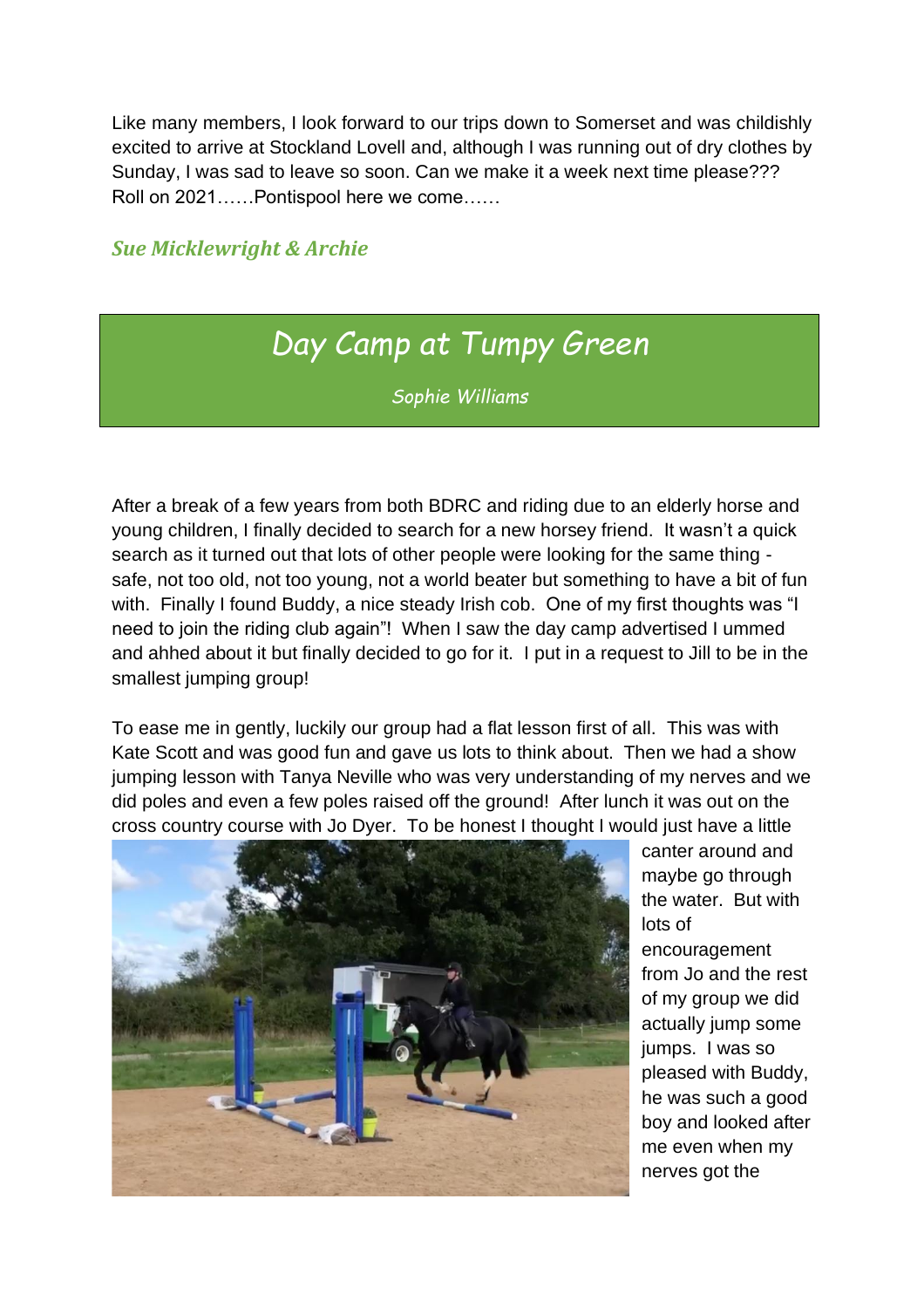better of me. I am so glad that I decided to go as we had a wonderful day, seeing old friends and making new ones, and having fun and improving confidence.

Thank you so much to Jill McFarland for organising, to all the instructors and to Tumpy Green for the excellent facilities.

#### *Sophie Williams & Buddy*

# *Dealing with COVID 19 and Setting Goals*

*Debbie Hill, Ahead for Life*

#### **"It's not what happens to you, but how you react to it that matters" (Epictetus 400AD) Dealing with COVID 19 and Setting Goals**

Let us deal with the 'C' word (COVID 19) first.

The one thing we know about the 'C' word is that it is unpredictable. We have no collective experience, and we can not predict how it will all work out which is leaving everyone feeling out of control on a global scale and individually. When out of control we revert back to our instinct to protect ourselves and feel safe; the fight, flight or freeze mechanism triggers a variety of reactions (just like our horses) such as anxiety, anger, the need to stay in bed and depression.

Feeling out of control makes us feel like we have no choice and, as many leaders know, choice is a great motivator. But feeling like we are out of control is only our perception because we do have a choice. We can choose to feel out of control, or we can choose to accept the current situation and consider it an active choice

So, now you have decided you have a choice what are you going to do?

Choice can come with its own set of difficulties, leading to prevarication as we try to decide what to do next. Making decisions requires a flexible mindset because whatever the outcome of our decision we need to know that we can deal with it. When it comes to decisions forget about whether they are right or wrong, because everyone has a different perspective on right or wrong based on their values and beliefs. The most important outcome is that your decision fits with your values and beliefs. Values are usually fixed and handed down through families, but beliefs can be changed to fit with values.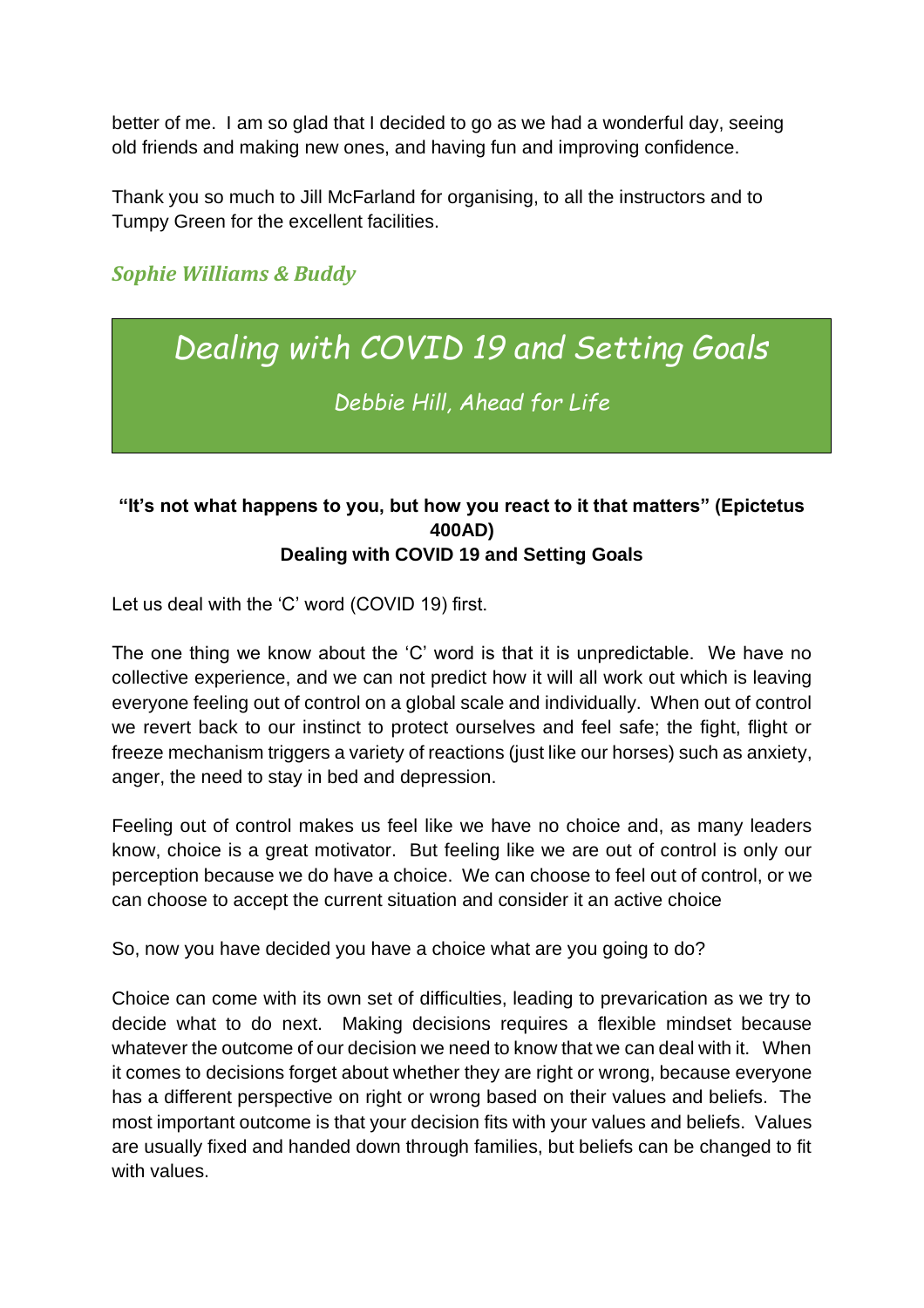So before considering your decision make list of between 5 and 8 things you value in life. Does the outcome of your decision fit with these values?

Whether or not you achieve your goals is also linked to your values.

Many riders are reluctant to set goals as so much can go wrong with horses, but riding a horse without a goal is like setting off in the car without knowing the destination; you will eventually run out of fuel. If you are worried about committing to goals it might help to remember these wise words from Bruce Lee:

"A goal is not always meant to be reached; it often serves simply as something to aim at."

To set goals effectively, let us imagine we are on a journey:

- 1. Decide on the destination or: 'Outcome Goal'
- 2. Decide on some stopping off points so you know you are heading in the right direction, these are: 'Performance Goals'
- 3. To start the journey the car needs to be road worthy, we need to be capable of driving the car: following the satnav, changing gear, stopping at junctions, these are 'Process Goals'.

Examples of Outcome goals for riders might look like this: Leisure rider – Galloping on the beach Dressage rider – Pet Plan Nationals Show Jumper – Scope 0.95m championships Eventer – Badminton Grass Roots championship.

Notice how specific these goals are; the more specific you are the more committed you will be.

Examples of Performance goals are linked to the outcome goals: Leisure rider – Hack unfamiliar territory Dressage rider – qualify for first round pet plan Show jumper – qualify in the first round at 0.95m Eventing – complete 90cm BE double clear with a dressage under 35

These goals keep us on track

Examples of Process goals which support the performance goals: Leisure rider – work on the horse's confidence with all kinds of hazards Dressage rider – work on suppleness and consistency on the circles and lateral work Show Jumping – use flat work and grids to develop strength and athleticism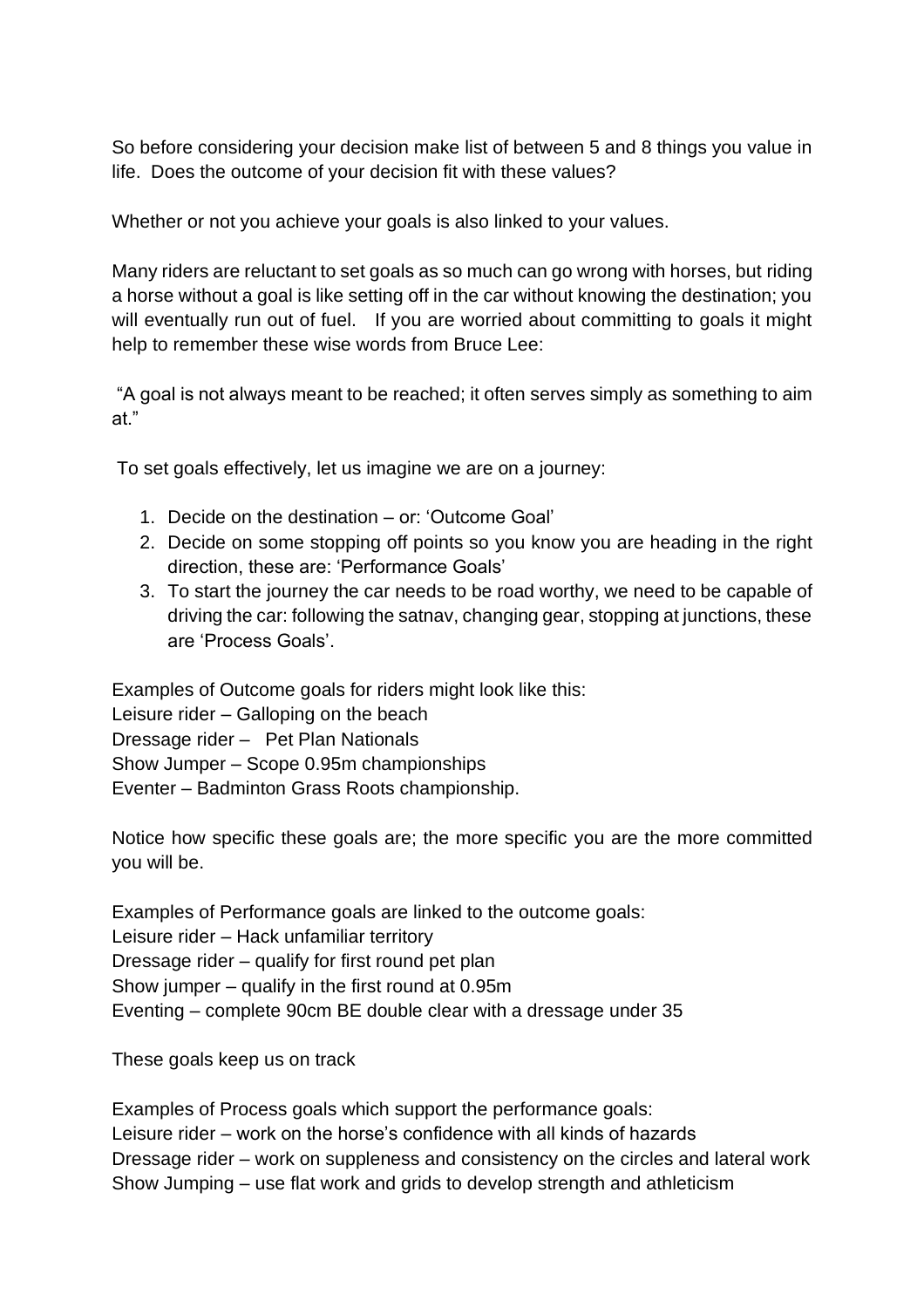Eventing – work on developing submission and obedience for accuracy at skinnies

The process goals are the most important part of the journey because we can only reach the destination if the car is driven well and is mechanically sound.

Set a date for your Outcome Goal Set performance goals at monthly intervals Set process goal for each week and each training session.

Involve your coach too for a more objective perspective.

By having this clear focus and knowing your process you will find your horse will start to focus too - it's a win win situation!

If you would like a free goal setting sheet contact me through my website [www.ahead4life.com.](http://www.ahead4life.com/)

*Debbie Hill Mental Performance Coach at Ahead For Life Debbie runs rider confidence and rider performance courses online*

### *Area 9 Arena Eventing- West Wilts*

*Sarah Raymond*

The club had a great day at Arena Eventing in October. We were represented by two 80 teams Nicola Powell, Sian Barke, Andrew Winterton, Helen Studzynski, Kathleen Griffiths, Mel Tegg, Katie Harris and Sarah Ferris and one 90 team, Noolie Gregory, Shanice Walton, Vicky Stacey and Andrew Winterton.

After a difficult year with very little opportunity to get out and practice they all did really well. One of the 80 teams got a 4th place , the 90 team were 2nd AND Vicky was individually 2nd, Amazing results!! Thanks to them all for representing the club they should all be proud of their achievements.

Thanks also to Gill Lawry who gave up her day to help and support.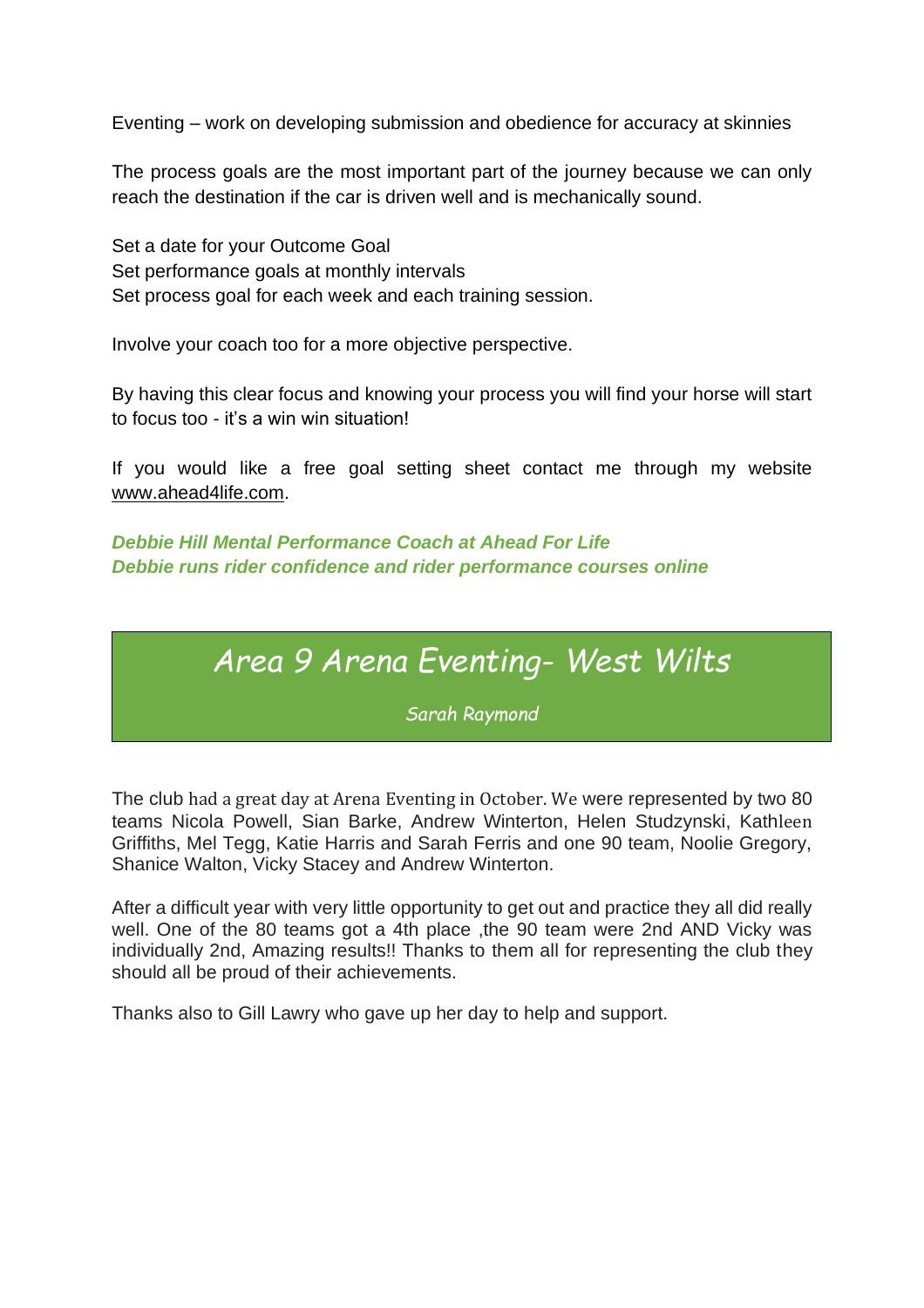

*90 Team- Andrew, Vicky, Shanice & Noolie*

*Sarah Raymond- Team Manager*

# *Area Dressage, Leyland Court*

*Justine Jackman*

Well done to Sarah Couzens, Andrea Cox, Kathleen Griffiths and Sian Barke for braving the weather and competing at the Area dressage at Leyland Court in October.

The team got a credible 9th place and Sarah a fabulous 2nd in her class!!

Thank you for braving the weather and representing B&DRC and thanks to Holly Winterton for stepping in and going up to support the riders on the day

*Justine Jackman, Dressage Team Manager*